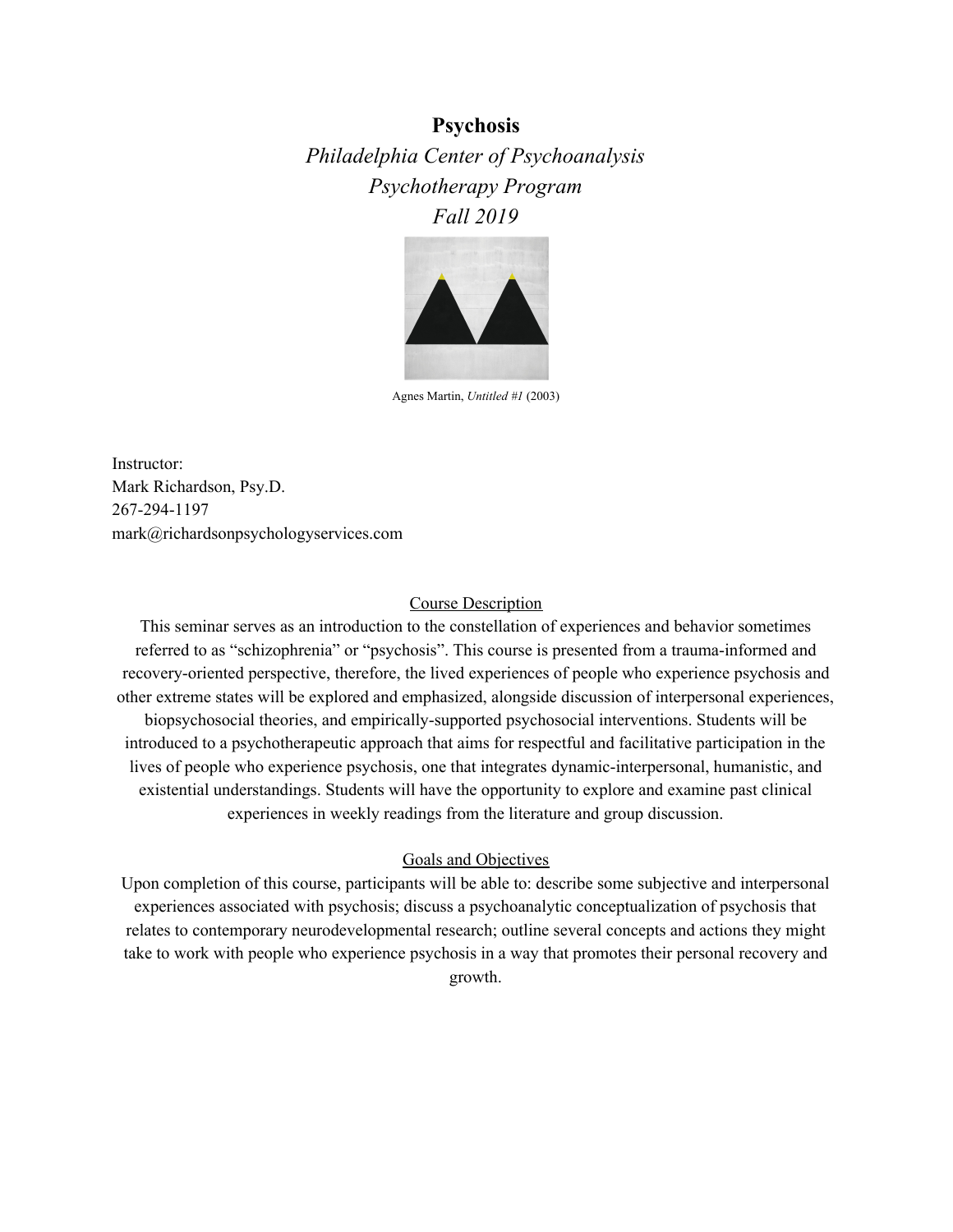#### **WEEK 1**

#### **Do People Recover?/Personal experiences of Psychosis and Treatment**

*Readings*

- ❖ Addendum to Syllabus
- ❖ Bassman, R. (2012). Never give up. *Psychosis*, 1-6.
- ❖ Britz, B. (2017). Listening and hearing: A voice hearer's invitation into relationship. *Frontiers in Psychology*, *8*, 387, 1-4.
- ❖ Deegan, P. (1996). Coping with: Recovery as a journey of the heart. *Psychiatric Rehabilitation Journal*, *19*, 3, 91-97.

## **WEEK 2**

#### **Toward a Genuine Biopsychosocial Theory of Psychosis**

"The real understanding is not a simple abstraction, but specific understandings of specific patients in detail" (*B. Karon, personal communication, 07/26/2012*)

#### *Readings*

- ❖ Freud, S. (1924). The loss of reality in neurosis and psychosis. The Standard Edition of the Complete Psychological Works of Sigmund Freud, Volume XIX (1923-1925): The Ego and the Id and Other Works, 181-188.
- ❖ Read, J., Fosse, R., Moskowitz, A., & Perry, B. (2014). The traumagenic neurodevelopmental model of psychosis revisited. *Neuropsychiatry*, *4*, 1, 65-79.
	- ➢ *Further reading*: Bailey, T., Alvarez-Jimenez, M., Garcia-Sanchez, A. M., Hulbert, C., Barlow, E., & Bendall, S. (2018). Childhood trauma Is associated with severity of hallucinations and delusions in psychotic disorders: A systematic review and meta-analysis. *Schizophrenia Bulletin*, *44*, 5, 1111-1122.

#### **WEEK 3**

# **Interpersonal Experiences/Psychotherapy: Part I** *Readings*

❖ Fromm-Reichmann, F. (1939). Transference problems in schizophrenia. *The Psychoanalytic Quarterly*, *8*, 412-426.

> About FF-R: Joanne Greenberg, author of I Never Promised You a Rose Garden and patient of Fromm-Reichman discussed with McAfee her experience of their therapy: "the personalities have to fit in therapy and if the symptoms are metaphors, the therapist has to be someone who understands those metaphors or at least is amenable to learning them so that when they appear in the therapeutic dialogue, the right amount of weight is given to them" (p. 523). She says Fromm-Reichmann told her "you must take me with you," that she, Frieda, knew nothing about mental illness and that Greenberg had to be her teacher (pp. 515-516). Greenberg speaks also of the danger of being understood by another person: "People would tell you what perceptive things a patient had said. The thing is I want to choose my perceptions. I don't want them to come out of some kind of unconscious soup. I want it to be something I choose to say, not something that says me." She adds that being understood in that state felt horrifically dangerous: "I don't know how Frieda got around that. I remember the danger. … It's bigger than you are. It's more powerful. It can kill" (p. 528). "Maybe the strongest thing I'd like to say ever to anybody is that creativity and mental illness are opposites, not complements. It's a confusion of mental illness with creativity. Imagination is, includes, goes out, opens out, learns from experience. Craziness is the opposite: it is a fort that's a prison" (p. 527).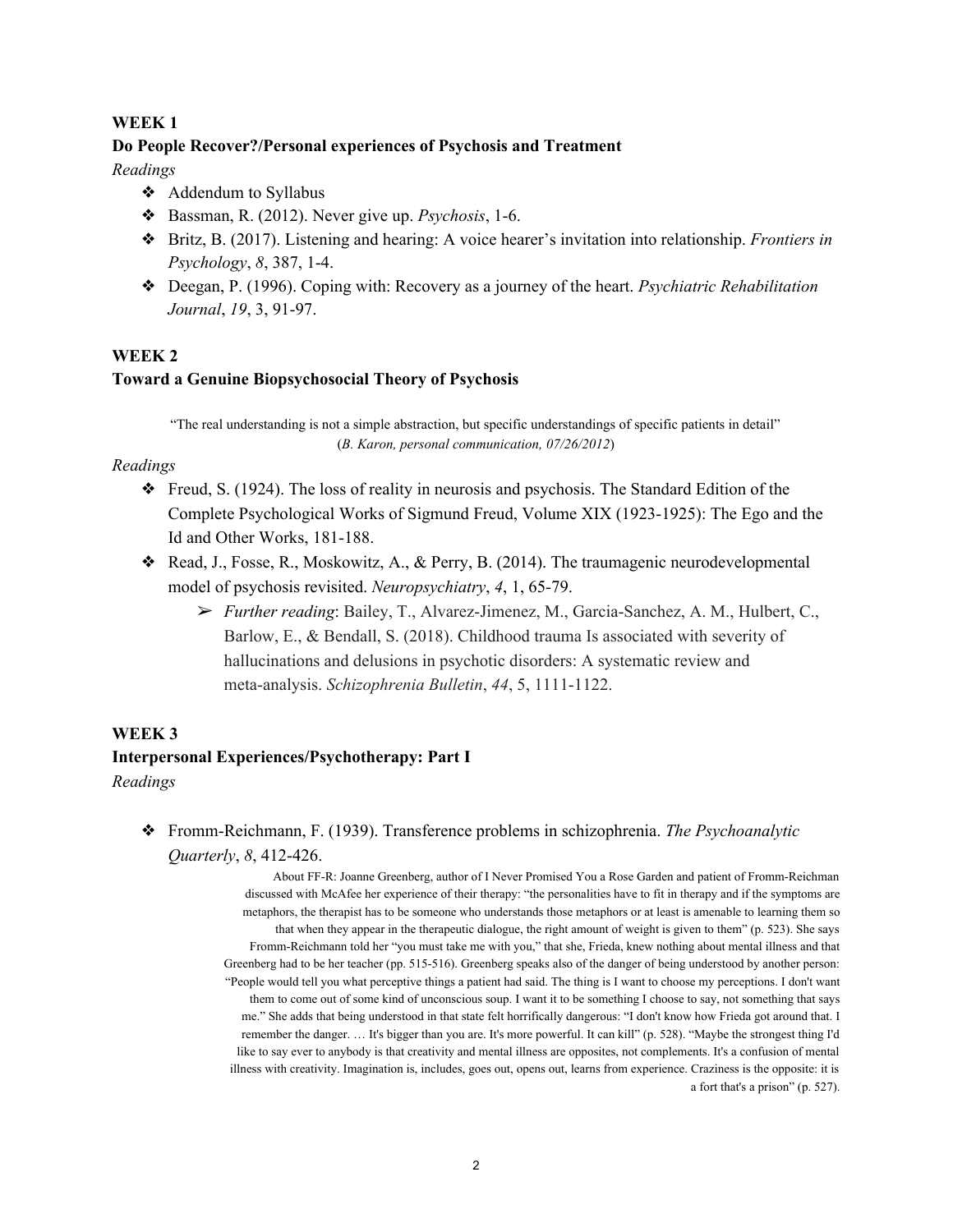McAfee, L.I. (1989). Interview with Joanne Greenberg. In *Psychoanalysis and Psychosis*, ed. A.-L. S. Silver. Madison, CT: International Universities Press, pp. 513-533

❖ Lysaker, P. , Buck, K., Fogley, R., Ringer, J., Harder, S., Hasson-Ohayon, I., Olesek, K., Grant, M., & Dimaggio, G. (2013). The mutual development of intersubjectivity and metacognitive capacity in the psychotherapy for persons with schizophrenia. *Journal of Contemporary Psychotherapy, 43,* 2, 63-72*.*

## **WEEK 4**

## **Interpersonal Experiences/Psychotherapy: Part II**

*Readings*

- ❖ Karon, B. (2003). The tragedy of schizophrenia without psychotherapy. *Journal of the American Academy of Psychoanalysis and Dynamic Psychiatry*, *31*, 1, 89-118
- ❖ Whitaker, L. (2013). Resolving the trouble with schizophrenic thinking. *Ethical Human Psychology and Psychiatry*, *15*, 1, 50-58.

## **WEEK 5**

**Open discussion of experiences and reactions to course**

# **ADDENDUM TO PSYCHOSIS COURSE SYLLABUS**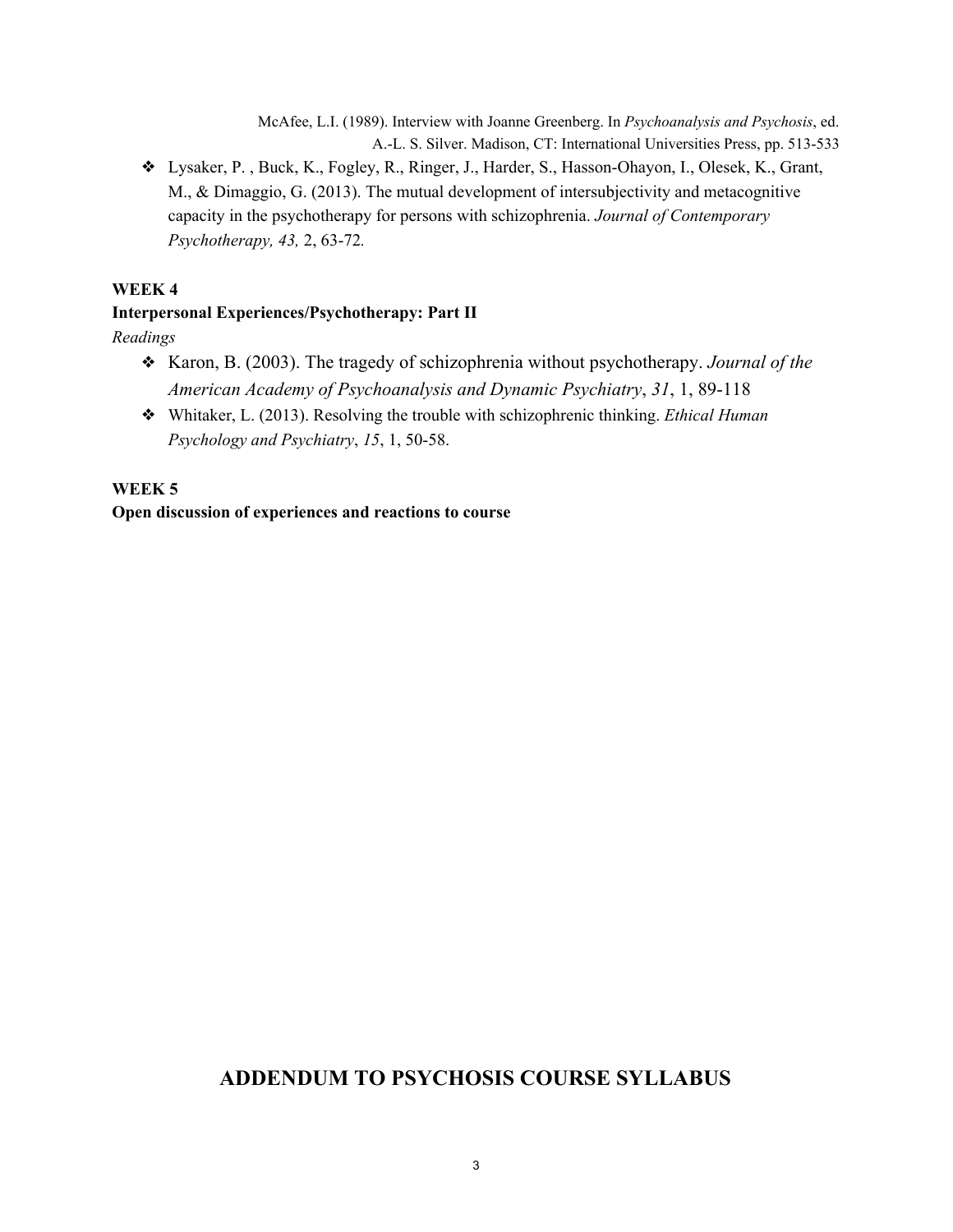# **Do People Recover?**

|                  | Onset   | <b>Course Type</b> | <b>End State</b>      | Percent<br>$(n = 228)^{1}$ | <b>Burghölzli</b><br>Hospital Study <sup>2</sup> (%) | <b>Vermont Longitudinal</b><br>Research Project <sup>3</sup> (%) |
|------------------|---------|--------------------|-----------------------|----------------------------|------------------------------------------------------|------------------------------------------------------------------|
| 1.               | Acute   | Undulating         | Recovery<br>or mild   | 25.4                       | $30 - 40$<br>$25 - 35$                               | $\overline{7}$                                                   |
| 2.               | Chronic | Simple             | Moderate<br>or severe | 24.1                       | 10-20                                                | 4                                                                |
| 3.               | Acute   | Undulating         | Moderate<br>or severe | 11.9                       | 5                                                    | 4                                                                |
| $\overline{4}$ . | Chronic | Simple             | Recovery<br>or mild   | 10.1                       | $5 - 10$                                             | 12                                                               |
| 5.               | Chronic | Undulating         | Recovery<br>or mild   | 9.6                        |                                                      | 38                                                               |
| 6.               | Acute   | Simple             | Moderate<br>or severe | 8.3                        | $5 - 15$                                             | 3                                                                |
| 7.               | Chronic | Undulating         | Moderate<br>or severe | 5.3                        |                                                      | 27                                                               |
| 8.               | Acute   | Simple             | Recovery<br>or mild   | 5.3                        | 5                                                    | 5                                                                |

Harding, C. (1988). Course Types in Schizophrenia: An Analysis of European and American Studies. *Schizophrenia Bulletin*. *15*, 4, 633-643

- 1. Bleuler, M. (1972) Die schizophrenen Geistesstörungen: im Lichte langjähriger Kranken und Familiengeschichten. New York: Intercontinental Medical Book Corporation (U.S. distributor) ○ Followed 208 subjects for 23 years following inpatient hospitalization in 1942-1943
- 2. The Harding Longitudinal Studies
	- Harding, C., Brooks, G., [Ashikaga,](http://psychrights.org/research/digest/chronicity/vermont1.pdf) T., Strauss, J., & Breier, A. (1987). The Vermont longitudinal study of persons with severe mental illness, II: Long-term outcome of subjects who retrospectively met DSM-III criteria for schizophrenia. *The American Journal of Psychiatry*, *144*, 6, 727-735.
		- long-term look at course of illness for "schizophrenia" patients; found heterogeneity of course
			- Vermont State Hospital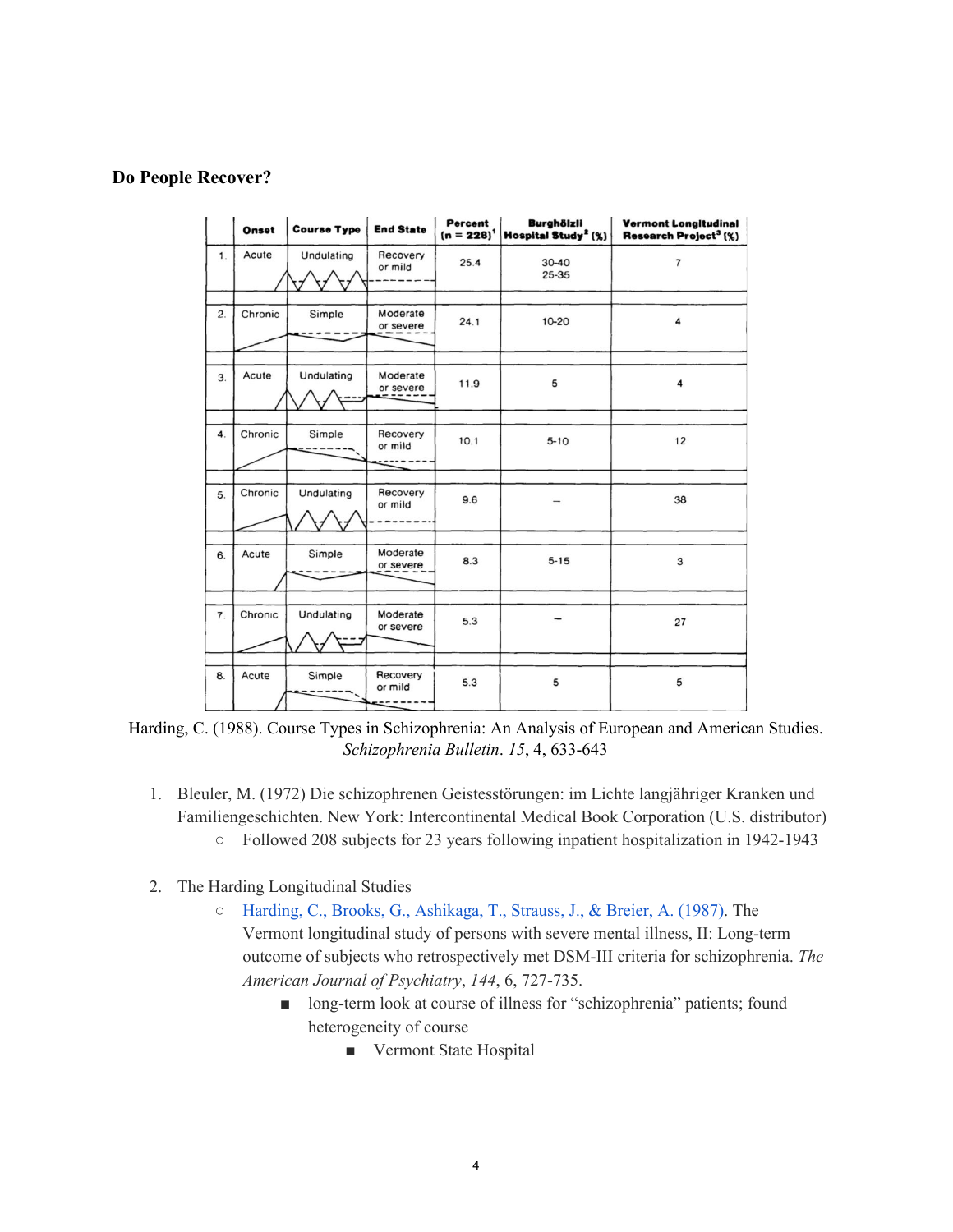- program of psychosocial rehabilitation; social psychiatry, medicine, vocational rehabilitation; organized around self-sufficiency
- "blurring of roles...intensified relationships, and new expectations for patients and staff" (unit description from DeSisto, Harding, et al, 1995)
- involved many "profoundly ill, back-ward, chronic patients"
	- 1. 62-68% showed no signs of schizophrenia 32 years later
		- 50% of these were found not to use psychotropic medication
- Maine (Augusta State Hospital)
	- comparison group of chronic schizophrenic patients
	- followed biological, medical model of treatment
		- 1. 48% recovery showed no signs of schizophrenia 32 years later
- DeSisto, M., Harding, C., [McCormick,](https://www.researchgate.net/publication/15701744_The_Maine_and_Vermont_three-decade_studies_of_serious_mental_illness_I_Matched_comparison_of_cross-sectional_outcome) R., Ashikaga, T., & Brooks, G. (1995). The Maine and Vermont Three-Decade Studies of Serious Mental Illness. I. Matched comparison of cross-sectional outcome. *British Journal of Psychiatry*, *167*, 331-342.
	- remaining subjects matched by age, sex, dx, chronicity
	- Vermont participants were found to be more productive, have fewer symptoms, and with better community adjustment and GAF scores
		- Authors propose that the differences in outcome were due to difference between the Vermont and Maine approaches to care, as well as a policy in Vermont of allowing people to return to community life more quickly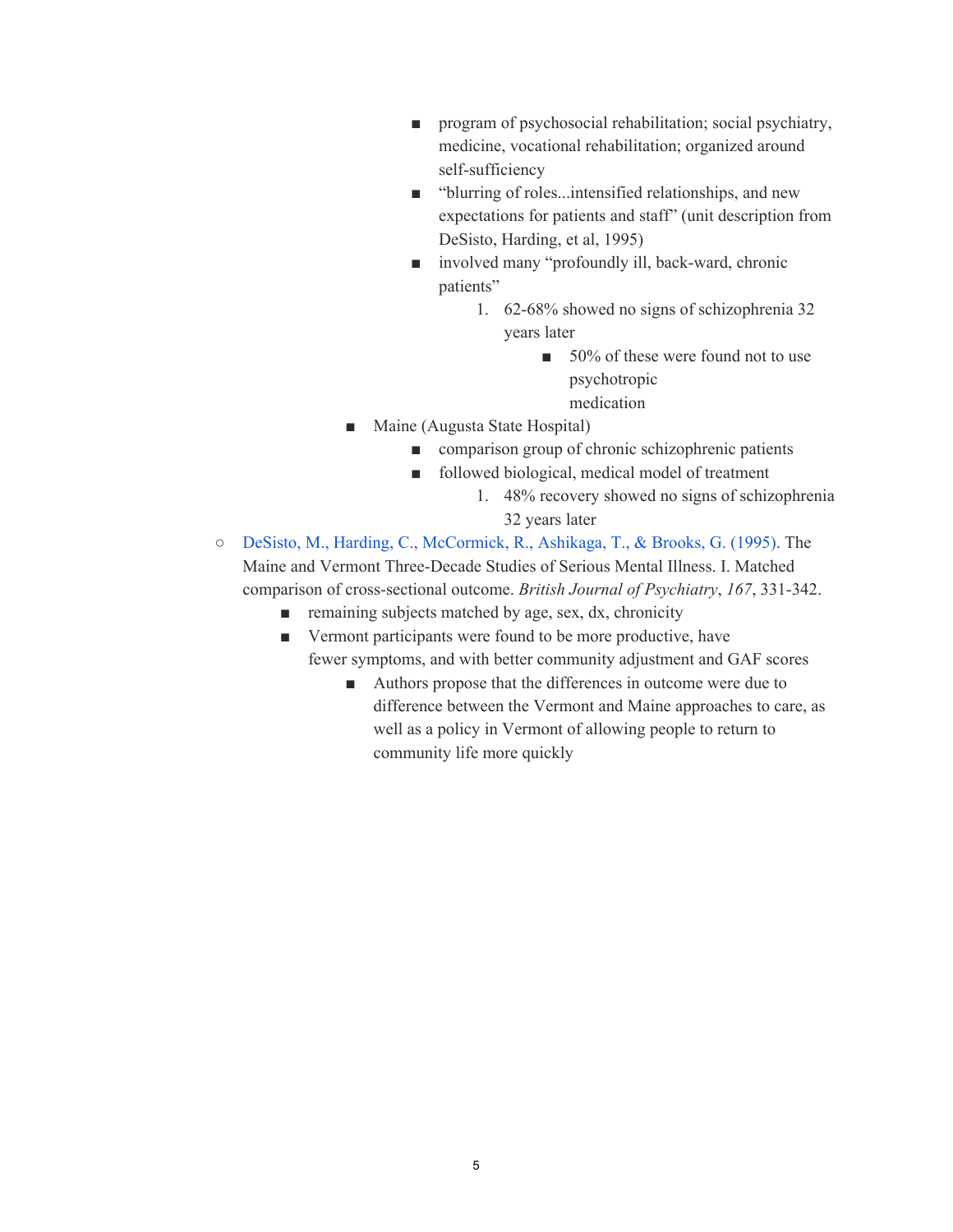**People Can and Do Recover. How?**



- 1. The Empathic Ward
	- [Whitaker,](http://psychrights.org/research/digest/Effective/EmpathicWardEHPP2009.pdf) L. & Deikman, A. (2009). The empathic ward: Reality and resistance in mental health reform. *Ethical Human Psychology and Psychiatry*, *11*, 50-62.
		- see also: Deikman, A. & [Whitaker,](https://psycnet.apa.org/record/1980-26271-001) L. (1979). Humanizing a psychiatric ward: Changing from drugs to psychotherapy. *Psychotherapy Theory, Research and Practice*, *16*, 2, 204-214.
		- Whitaker and Deikman opened an "experimental" inpatient ward consisting only of psychosocial interventions for one year
		- Rather than focusing on reduction of psychotic experiences and medication compliance as discharge criteria, the goal of this ward was to help residents of the ward gain psychological strength, and become more actively and creatively engaged with their own experiences and in helping others. With time, staff and residents developed a truly therapeutic milieu and sensibility in the ward, cultivated through empathy, camaraderie, and the sharing of power and responsibility.
		- At the end of one year, the "empathic ward" boasted fewer elopements (even with the ward being unlocked), fewer incidents of violence towards others and self-harm, and lower rates of readmission at follow-up than comparable units in the hospital with psychiatric treatment as usual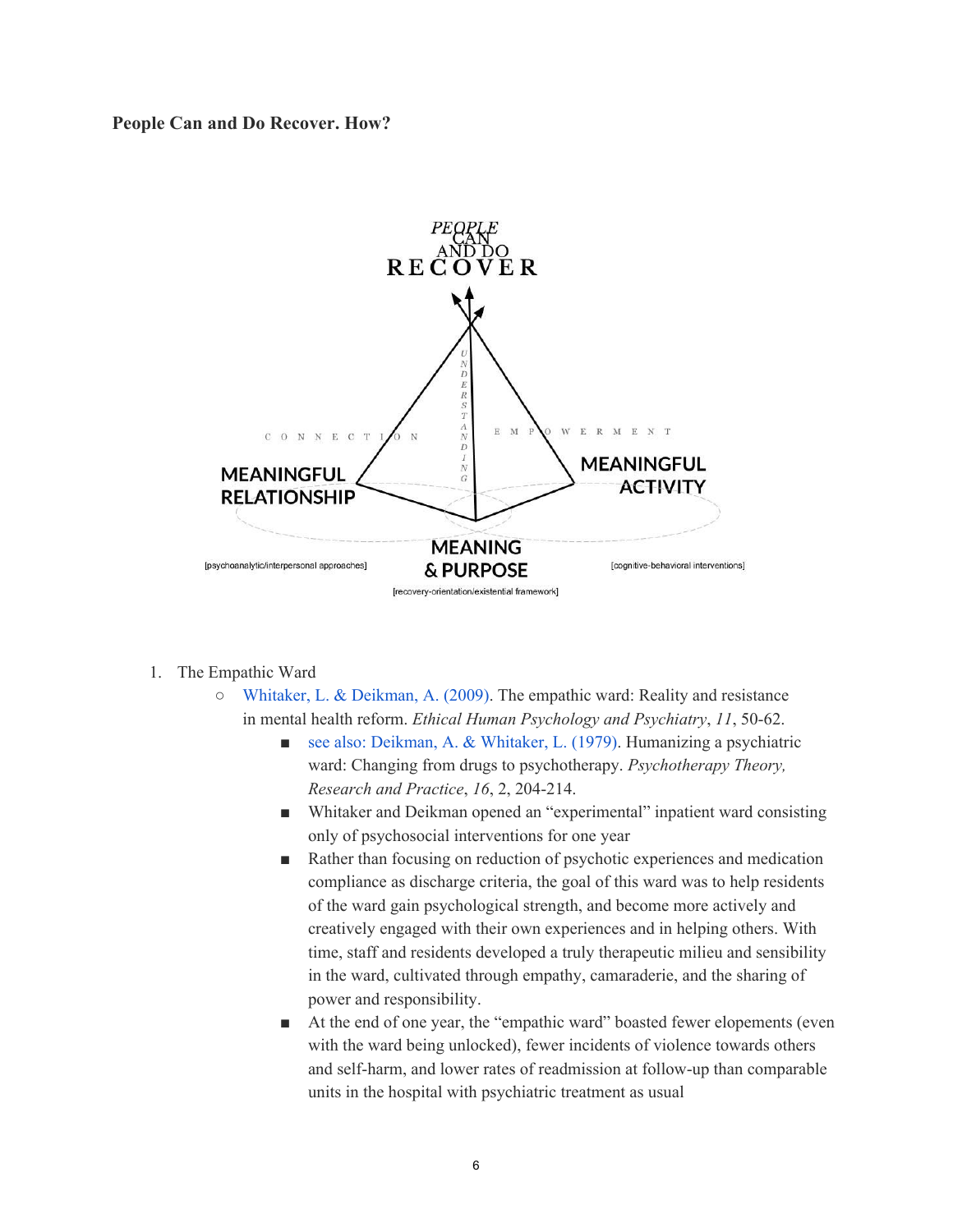# 2. Leff et al [\(1992\)](http://psychrights.org/research/Digest/Chronicity/who1.pdf)

- Original WHO study (1979) showed better outcomes for people diagnosed with schizophrenia in low or middle income countries; at 5 year follow-up, most powerful predictor of better outcomes for sz patients in "developing v. developed" countries (best in India and Nigeria centers)
- 3. Karon's Michigan State [Psychotherapy](http://psychrights.org/research/digest/Effective/MIPsychProj.pdf) Project
	- Karon, B. & VandenBos, G. (1994). *Psychotherapy of schizophrenia: The treatment of choice*. New York, NY: Aronson.
		- Three experimental groups: psychotherapy without medication, psychotherapy with medication, only medication no therapy
		- After two years:
			- $\blacksquare$  medication only group 2:1 chance of being rehospitalized
			- psychotherapy group (particularly with experienced therapists) -2:1 chance of not being rehospitalized
- 4. Open Dialogue (Finland, Western Lapland)
	- Seikkula, J., Alakare, B., & [Aaltonen,](https://www.researchgate.net/publication/224873486_Seikkula_J_Alakare_B_Aaltonen_J_2011_The_comprehensive_open-dialogue_approach_II_Long-term_stability_of_acute_psychosis_outcomes_in_advanced_community_care_The_Western_Lapland_Project) J. (2011). The comprehensive open-dialogue approach (II). Long-term stability of acute psychosis outcomes in advanced community care: The Western Lapland Project. *Psychosis*, 3, 1–13.
		- Open Dialogue is a recovery-oriented psychosocial approach that emphasizes patient-centered care and engaging an individual's family and social network
		- improved outcomes for acute psychosis: fewer and shorter hospitalizations, less recidivism, reduced neuroleptic medication dosage, improved likelihood of employment, and greater improvements in functioning
- 5. Recovery-Oriented Cognitive Therapy (CT-R)
	- Grant PM, Huh GA, Perivoliotis D, Stolar NM, Beck AT. Randomized Trial to Evaluate the Efficacy of Cognitive Therapy for Low-Functioning Patients with Schizophrenia. *Archives of General Psychiatry*, *69*, 2, 121-127.
	- Grant PM, Bredemeier K, and Beck AT. (2017). Six-Month Follow-Up of Recovery-Oriented Cognitive Therapy for Low-Functioning Individuals with Schizophrenia. *Psychiatric Services*, *68*, 10, 997-1002.
		- In a randomized clinical trial, CT-R improved community participation, motivation, and positive symptoms to a greater extent than treatment as usual (Grant et al., 2012); improvements were maintained 6-months after treatment ended (Grant et al., 2017). Gains were experienced regardless of the individuals' duration of illness.
- 6. Supportive Psychodynamic Psychotherapy
	- Rosenbaum, B., Harder, S., Kundsen, P., Koster, A., Lindhart, A., Lajer, M., Valbak, M., & Winter, G. (2012). Supportive psychodynamic psychotherapy versus treatment as usual for first-episode psychosis: two-year outcome. *Psychiatry*, *75*, 4, 331-341.
		- Danish schizophrenia project (DNS) compared psychodynamic psychotherapy for psychosis with standard treatment in patients with a first-episode schizophrenia spectrum disorder; intervention group improved significantly on